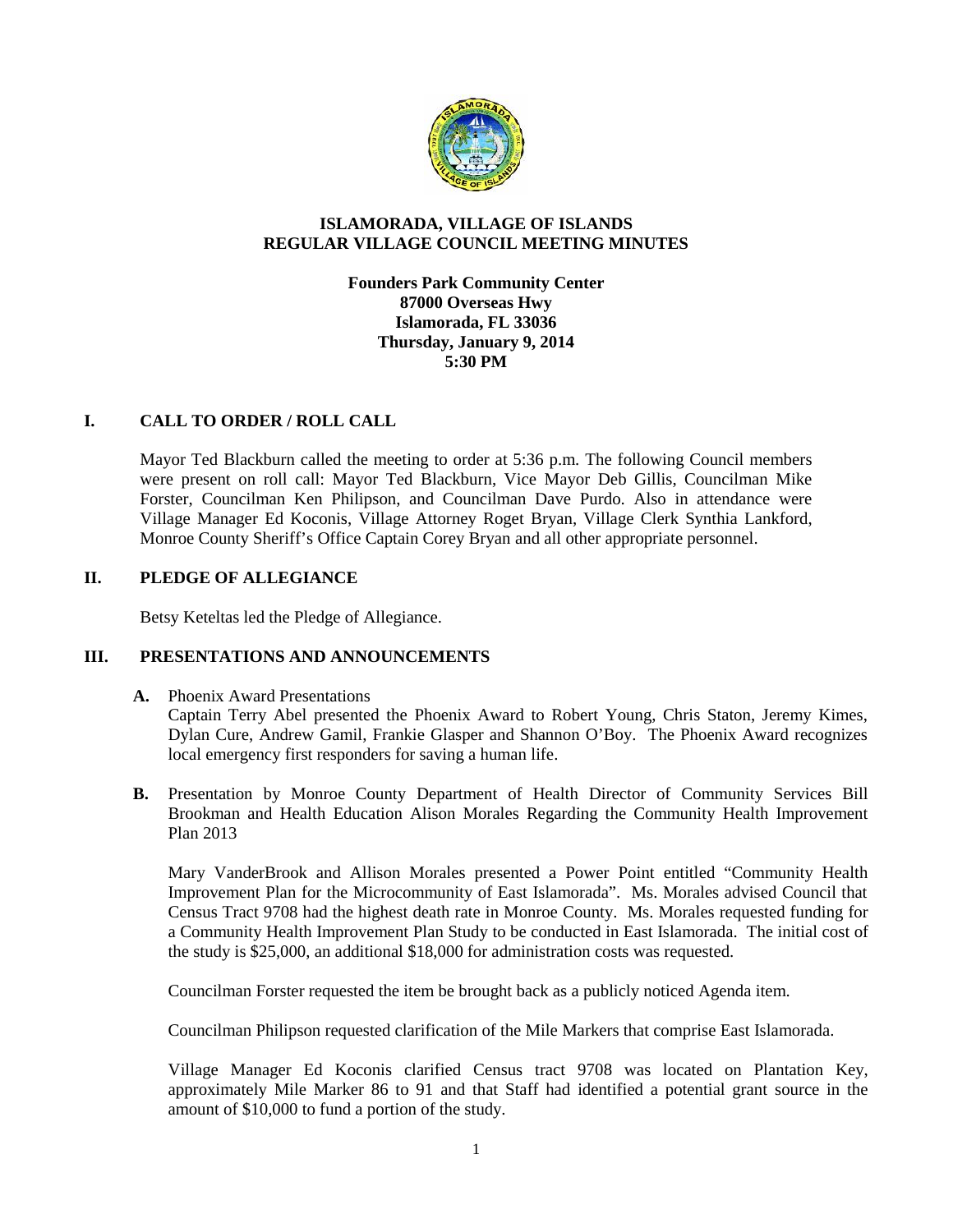Stan Margulies offered public comment and inquired if an age adjustment was made when calculating the death rates in East Islamorada.

**C.** Discussion Regarding Climate Change Adaptation and Action Plan

Mary Swaney apprised Council of the Mayors' Climate Change Action Pledge and options for a plan for Climate Resilience and Sea Level Rise specific to the Village and its properties. Planner Shane Laakso presented a Power Point Presentation entitled "Village of Islamorada Sea Level Rise Action Plan".

Council directed Staff to bring back recommendations and options for an action plan for the Village of Islamorada and the associated costs.

Councilman Ken Philipson made a motion to hear Item XIV. A. as the next item and to move Item XIV. F. up to Item VII. C. Councilman Mike Forster seconded the motion. Council voted all in favor. The motion passed 5-0.

**XIV. A**. Discussion Regarding Morada Way Arts District's Request for Village Assistance with National Education Association Grant

> Betsy Keteltas spoke about a grant opportunity from the National Endowment of the Arts. Ms. Keteltas discussed Morada Way Arts and Cultural District application to the National Endowment of the Arts Our Town Funding Opportunity Grant, in the amount of \$50,000-\$75,000, to launch a public art project in the Village of Islamorada. The grant application requires the applicant to be an art organization and a primary partner to be a municipality, as well as letters of support and cash or in kind match. Grant funding would be available September 1, 2014 and the match secured after September 1, 2014. The art project would be located on a six block area in the right-of-way on Upper Matecumbe Key from the Hurricane Monument to the Green Turtle. Ms. Keteltas requested the Village become the primary partner on the grant application and approve \$30,000 in non-federal FDOT funds towards furnishing, landscaping, bike racks, etc. as the matching funds. The deadline to submit the grant application deadline is Monday, January 13, 2014.

> Mayor Blackburn inquired if FDOT funding could be used as a source for a match. Finance Manager Maria Aguilar advised FDOT funding could not be used and expressed concern over the use of public funds as a match for the art project.

> Councilman Philipson inquired if Ms. Keteltas could submit the grant application without Council approving \$30,000 in funds. Ms. Keteltas responded the application would be stronger with the commitment of \$30,000 but it was not required to submit the application

> Councilman Forster promoted the project but would prefer these items come to Council as an Agenda item with appropriate public notice. Vice Mayor Gillis was in agreement with Councilman Forster and believes back up for the item should have been provided in the Agenda.

> Village Attorney Roget Bryan indicated he was not provided the grant application or any other documentation or information that he would require to provide a legal opinion to Council.

> Ms. Keteltas responded the application can be submitted without a commitment for a dollar for dollar match, but instead an in kind contribution. The Village of Islamorada would only need to provide a letter of support from an elected official supporting the grant application as a primary partner.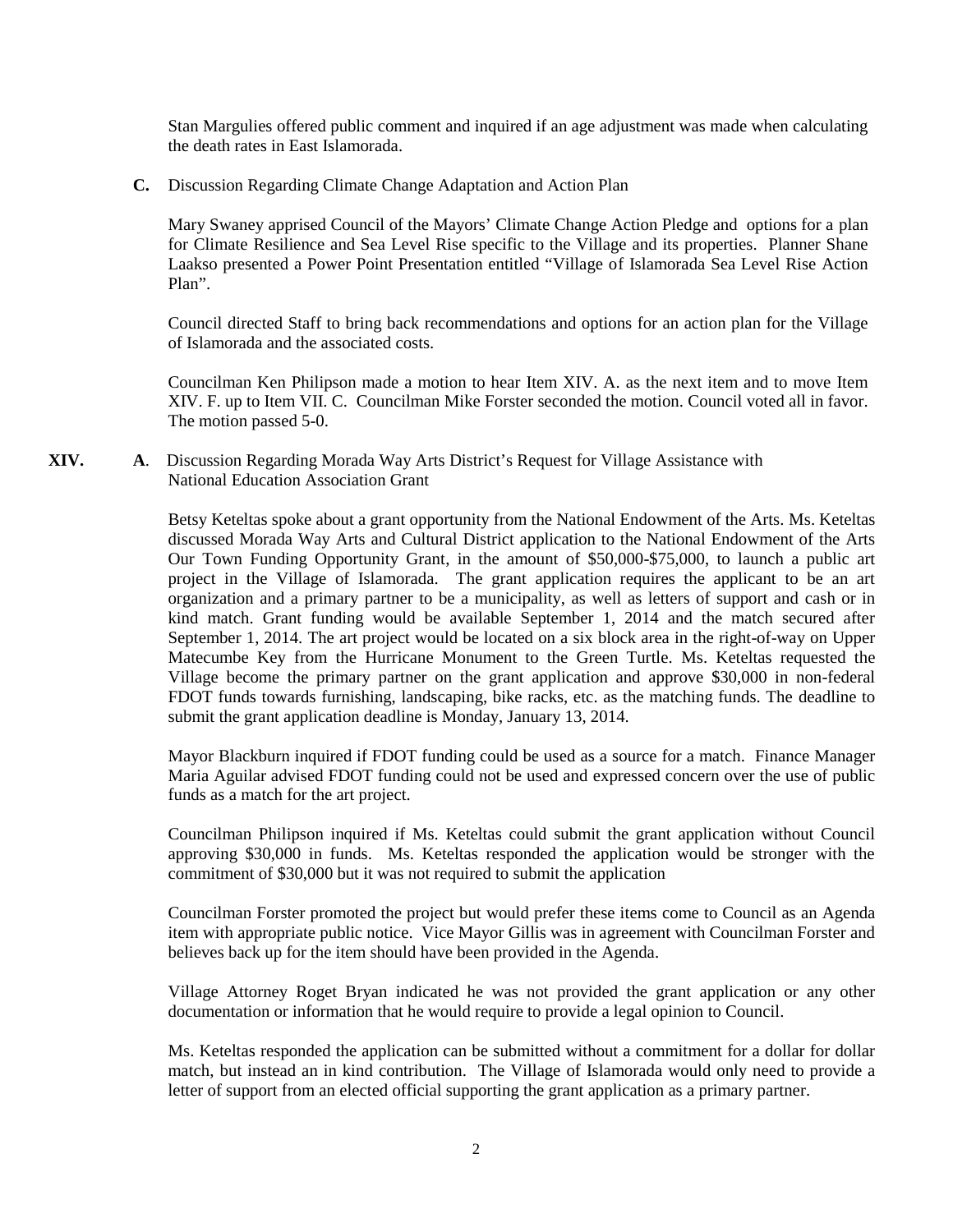Mayor Blackburn opened public comment.

Dick Hagood spoke in support of the proposed public art project.

Dave Boerner stated his belief that the art project would be an improvement to the property and enhance quality of life.

Mayor Blackburn closed public comment.

Council provided direction to Staff to work with Ms. Keteltas to complete the grant application with the Morada Way Arts and Cultural District as the applicant and the Village of Islamorada as the primary partner and make every effort possible to submit the application by the January 13, 2014 deadline.

#### **IV. PUBLIC COMMENT**

Stan Margulies requested the Wastewater update be heard earlier in the Agenda. Mr. Margulies believes the Health Department study was not medically or scientifically correct.

Fire Chief Terry Able announced the Wounded Warrior ride would be in Islamorada on Friday, January 10, 2014 at 9:30 a.m., and encouraged attendance to support the event.

Larry Barr encouraged Council to move Wastewater ahead in the Agenda.

Council directed Staff to have the Wastewater Update on future Agenda's after Citizens' Advisory Committee updates.

## **V. CITIZENS' ADVISORY COMMITTEE UPDATES**

- **A.** Workforce/Affordable Housing Citizens Advisory Committee Update No update was provided.
- **B.** Water Quality Improvement Citizens Advisory Committee Update No update was provided.
- **C.** Landscape Advisory Committee Update was added to the Agenda

Kathy Holmes informed Council the Landscape Advisory Council will host a booth at the Morada Bay Arts District walk beginning next week and continuing through April. Ms. Holmes presented a sample of "razzle" a colored synthetic mulch which will be used to beautify the Villages north entry area at Tavernier Creek bridge.

Councilman Forster made a motion to move the Wastewater Project update Item XII forward in the Agenda to be heard next. Councilman Philipson seconded the motion. Council voted all in favor. The motion passed 5-0.

## **XII. WASTEWATER MATTERS**

**A.** Wastewater Update

Tom Brezinski from Wade Trim provided the update. The construction on the force main from Tavernier Creek north to CVS is complete and has been successfully tested. The force main running from the existing wastewater treatment plant to Tavernier Creek has been installed and pretested.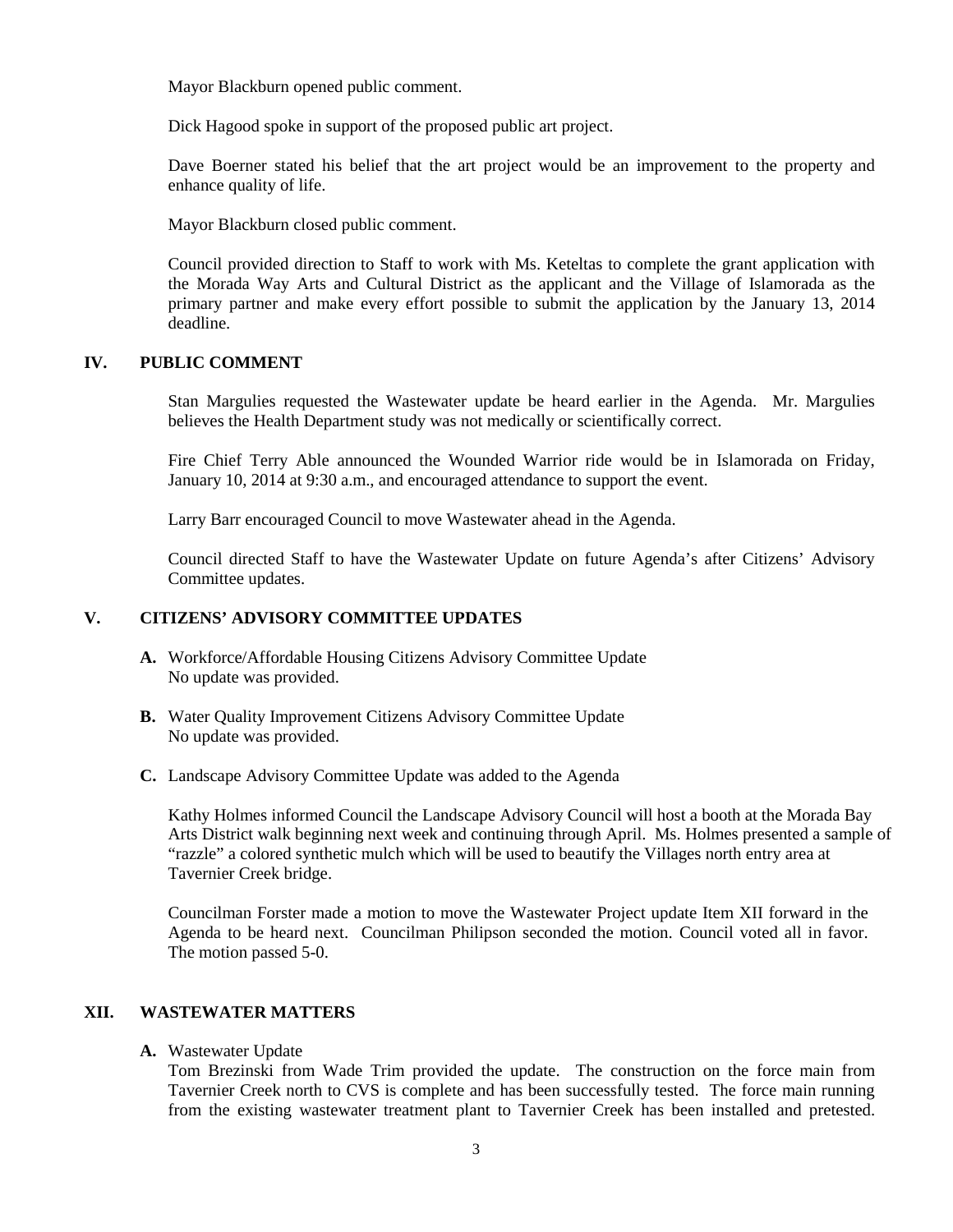Work has begun in Key Largo to install the underground pipe to make the connection to the Key Largo Wastewater Treatment Plant. Reynolds has successfully completed crossings at Tavernier Creek, Snake Creek and Whale Harbor. Paving is complete on Royal Poinciana and Sunshine Boulevard is complete, next week paving will begin on the Old Highway on North Plantation Key.

Mayor Blackburn asked for public comment; no public comment was offered.

## **VI. VILLAGE MANAGER REPORTS AND UPDATES**

**A.** Florida Small Cities Community Development Block Grant First Public Hearing **TAB 1**

Mayor Blackburn opened the public hearing.

Jay Berenzweig introduced Calvin Knowles, Government Services Group, to provide a brief summary of the application process for a Small Cities Community Development Block Grant. Mr. Knowles advised that the Village of Islamorada was eligible for to receive up to \$750,000. The application would be submitted asking for funding for housing rehabilitation, which can be used for sewer installation for low income residents.

Vice Mayor Gillis inquired if the funds for housing rehabilitation other than sewers. Mr. Knowles clarified that it would be possible by amending the application through the State of Florida.

Councilman Purdo confirmed the income limits for low income residents are set by H.U.D.

Mayor Blackburn opened public comment; no public comment was offered.

The public hearing was closed.

Staff was given direction to proceed with the application for a Housing Category for the Small Cities Development Block Grant.

**B.** Options for Sunshine and Ethics Training and Strategic Planning Session

Village Manager Ed Koconis presented the Options for Sunshine and Ethics Training,

Councilman Philipson stated Sunshine and Ethics training should be conducted every two years to coincide with the election.

Vice Mayor Gillis expressed support for Dr. Lee's proposal and believes it is a better option for Committee member attendance.

Council gave direction to hire Dr. Robert Lee to conduct the Sunshine and Ethics training at a cost of \$2,200.

Village Manager Ed Koconis provided the options for a Strategic Planning Session from Dr. Robert Lee and Mr. Lyle Sumek.

In preparation for the Session Dr. Lee would review the Village Charter, Budget, CAFR and other relevant materials, to propose strategic initiatives for the municipality. The proposal is for a two to four hour session at a cost of \$2,800. Dr. Lee would be open to expand to a longer session, charging only additional true costs.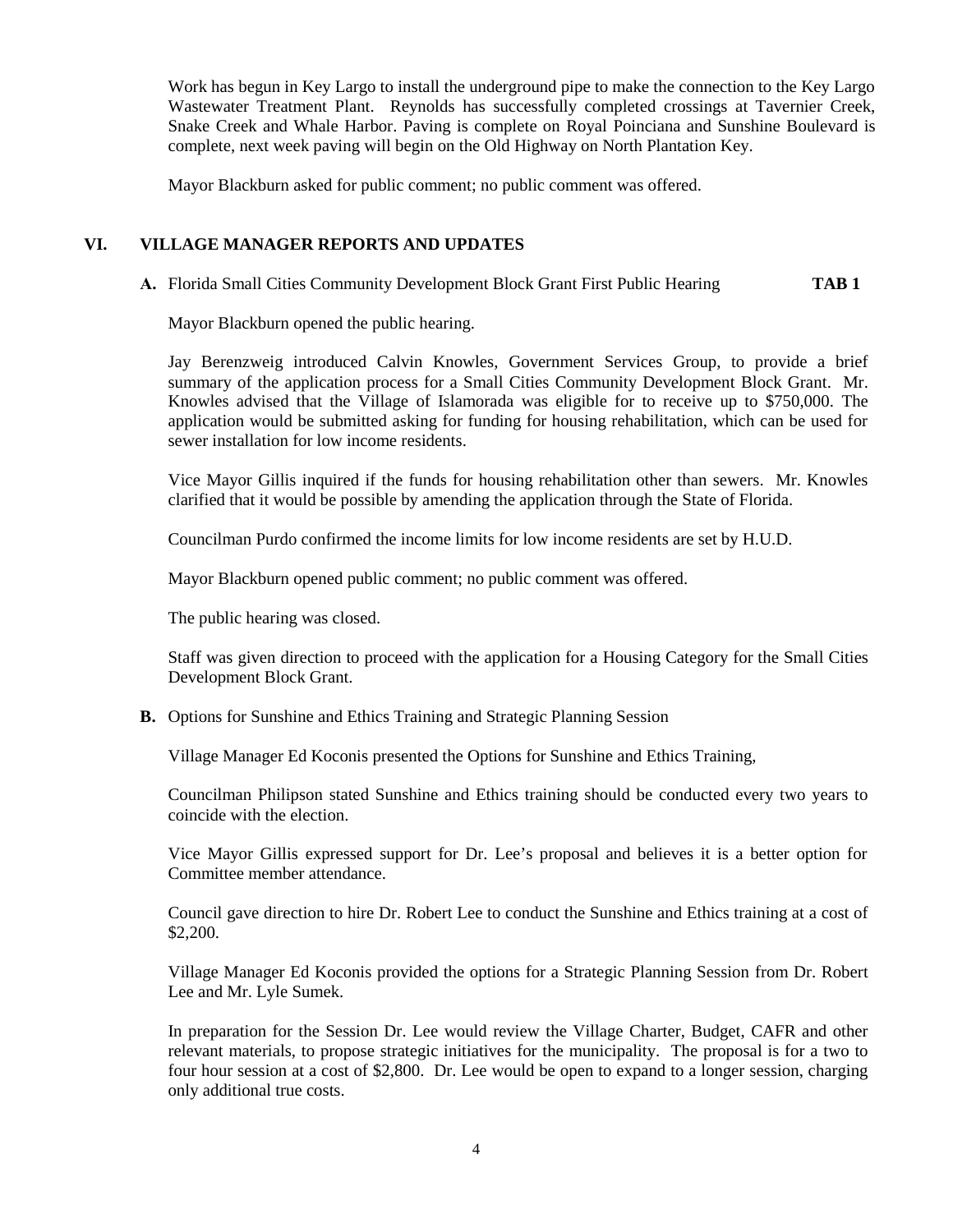Mr. Sumek provided a proposal detailing a ten step activity process to provide a strategic plan for 2014 – 2019 – 2029, at a cost of approximately \$14,000-\$22,000.

Mayor Blackburn would prefer a one day session for Strategic Planning. Councilman Philipson expressed his agreement.

Council directed Staff to hire Dr. Lee to conduct the Strategic Planning Session and bring back potential dates.

**C.** Discussion Regarding Zoning in Progress Related to Nonresidential Development

Village Manager Ed Koconis opened the discussion regarding zoning in progress and requested direction from Council.

Councilman Forster stated he would like to see a zoning in progress on adjoining properties to slow down on a proliferation of high density projects and suggested Council appoint a task force to look at the U.S. 1 corridor and propose a vision for the future.

Councilman Philipson believes Council should hold a Workshop on Zoning in Progress.

Village Attorney Roget Bryan recommended Staff compile a comprehensive inventory analysis of parcels in the Village to determine the availability for development before enacting legislation.

Village Manager Ed Koconis proposed the option of limiting the size of commercial developments outside of the Village Center zoning district and the potential to limit the square footage allocation. Mr. Koconis stated Staff is working on a comprehensive data set of commercial parcels.

Mayor Blackburn suggested Council conduct a Workshop, the Workshop is scheduled for February 26, 2014 at 5:30 p.m.

Village Manager Ed Koconis advised Council that three bayside lots are for sale in the Village at approximately mile marker 87.3. Monroe County Land Authority has offered to purchase the properties for the Village of Islamorada, but would require a conservation easement. Direction was given to bring back a Resolution approving a conservation easement.

## **VII. CONSENT AGENDA**

(All items on the Consent Agenda are considered routine by the Village Council and will be approved by one motion. There will be no separate discussion of these items unless a Councilmember so requests, in which event, the item will be moved to the Main Agenda.)

**A.** Minutes: **TAB 2**

August 22, 2013 Regular Village Council Meeting

September 12, 2013 Regular Village Council Meeting

September 26, 2013 Special Call Village Council Meeting (Executive Session: Case No. 2006-CA-43-P)

September 26, 2013 Regular Village Council Meeting

December 12, 2013 Regular Village Council Meeting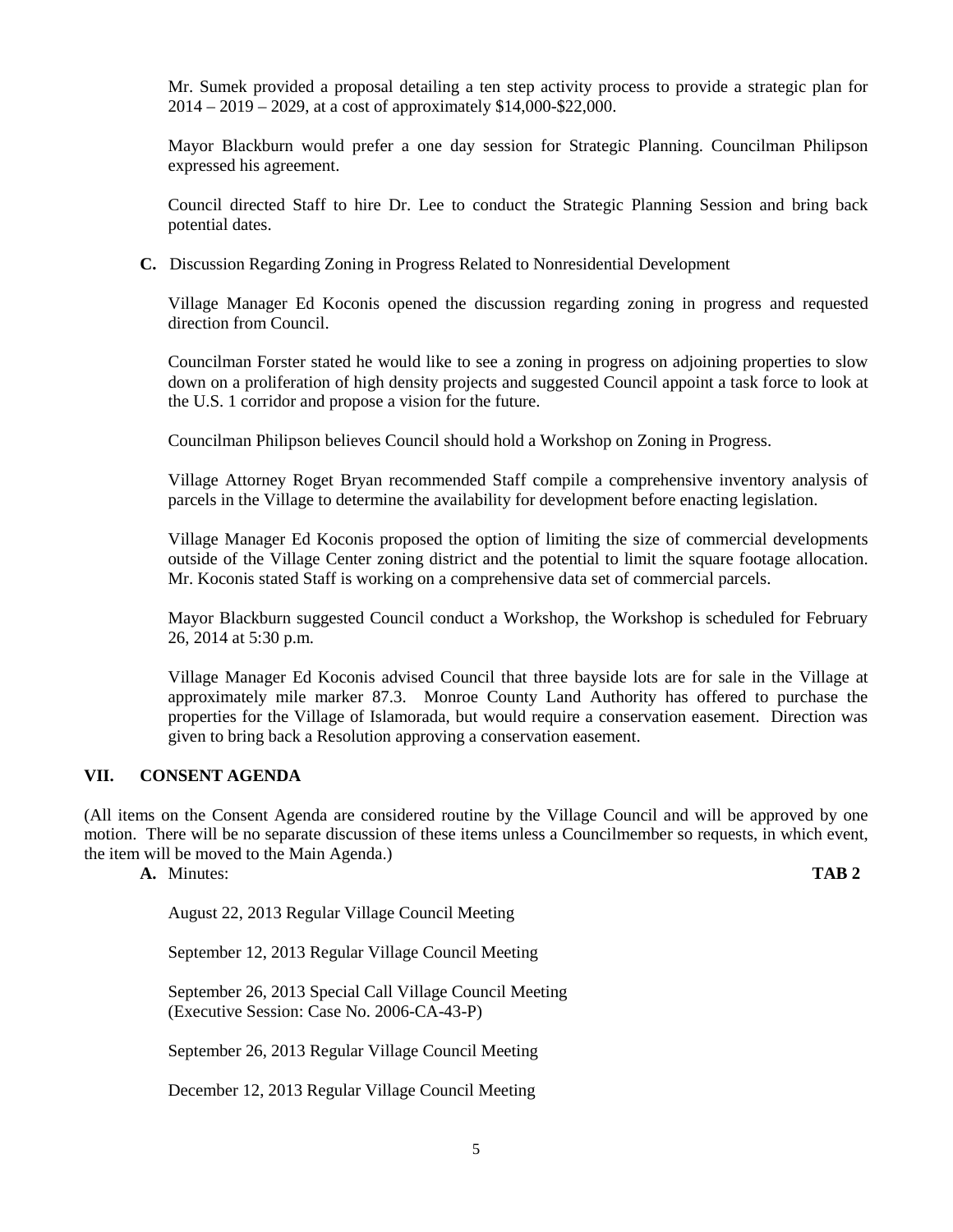**B.** Resolution Approving Grant Agreement with the Florida Forest Service for a 2013 Volunteer **TAB 3** Assistance Grant to Purchase Turnout Gear Coats and Pants

Councilman Dave Purdo offered a motion to approve. Councilman Mike Forster seconded the motion. Council voted all in favor. The motion passed 5-0.

Councilman Mike Forster made a motion to move TAB 9 forward in the Agenda to be heard next. Vice Mayor Deb Gillis seconded the motion. Council voted all in favor. The motion passed 5-0.

#### **VIII. RESOLUTIONS**

**A.** Application for Administrative Relief (AR-14-01) for Brian and Jocelyn Tiedemann **TAB 9**

Village Attorney Roget Bryan read the title of the Resolution. Shane Laakso provided the staff report recommending Council approve the allocation award pursuant to Village Code Section 30-475(g) from previous market rate roll over allocations. Village Attorney Roget Bryan advised Council the Application for Administrative Relief (AR-14-01) was a Quasi-Judicial item and read the Quasi-Judicial statement; Village Clerk Synthia Lankford swore in the witnesses. The Village Attorney requested Council disclose any ex parte communications; Councilman Forster indicated he had spoken with Mrs. Tiedemann.

Mayor Blackburn opened public comment; no public comment was offered.

Councilman Dave Purdo made a motion to approve the allocation award from previous market rate allocations. Councilman Mike Forster seconded the motion. Council voted all in favor. The motion passed 5-0.

#### **IX. ORDINANCES**

**A.** Second Reading – Comprehensive Plan Text Amendment for Bulkheads, Seawalls or Other **TAB 4** Hardened Vertical Shoreline Structures and Stabilization Canals and Shorelines

Village Attorney Roget Bryan read the title of the Ordinance. Susan Sprunt presented the staff report and advised Council there were no changes made from the First Reading.

Mayor Blackburn opened public comment; no public comment was offered.

Vice Mayor Deb Gillis made a motion to approve. Councilman Mike Forster seconded the motion. Council voted all in favor. The motion passed 5-0.

**B.** Second Reading –Comprehensive Plan Amendments Regarding Nonconforming **TAB 5 Structures** 

Village Attorney Roget Bryan read the title of the Ordinance. Village Manager Ed Koconis presented the staff report and advised Council there were no changes made from the First Reading.

Mayor Blackburn opened public comment; no public comment was offered.

Councilman Ken Philipson made a motion to approve. Councilman Dave Purdo seconded the motion. Council voted all in favor. The motion passed 5-0.

**C.** Second Reading – Text Amendment to the Definition of Hotel and Motel Room **TAB 6**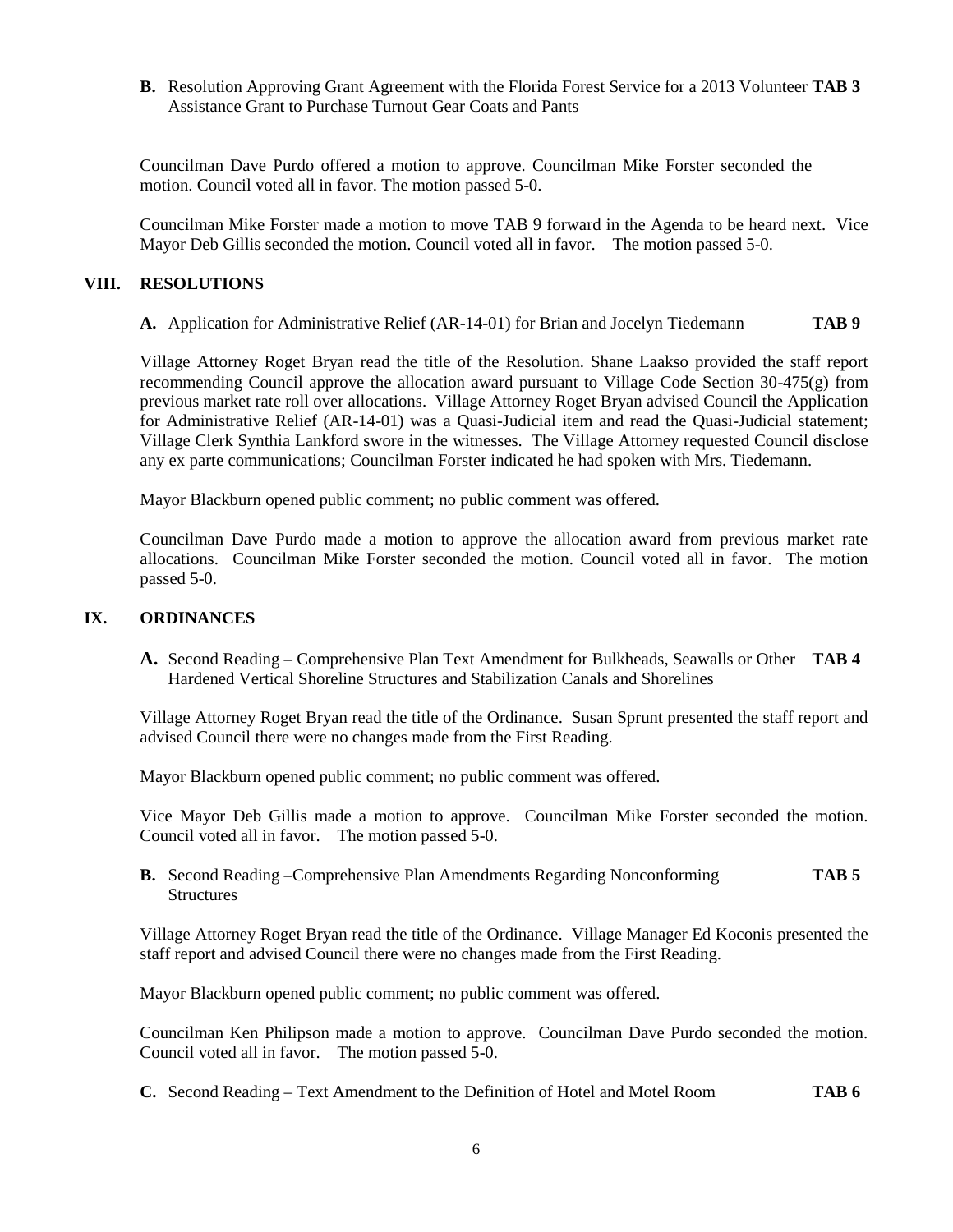Village Attorney Roget Bryan read the title of the Ordinance. Village Manager Ed Koconis presented the staff report and advised Council there were no changes made from the First Reading.

Mayor Blackburn opened public comment; no public comment was offered.

Vice Mayor Deb Gillis made a motion to approve. Councilman Mike Forster seconded the motion. Council voted all in favor. The motion passed 5-0.

# **X. QUASI-JUDICIAL**

**A.** Application for Minor Conditional Use (MN-13-03) by H & C Islander Resort, LLC **TAB 7**

Village Attorney Roget Bryan read the Quasi-Judicial statement; Village Clerk Synthia Lankford swore in the witnesses. The Village Attorney read the title of the Resolution and requested Council disclose any ex-parte communications; there were none. Assistant Director of Planning Cheryl Cioffari presented the staff report, recommending approval of the Minor Conditional Use with the conditions as listed in the Resolution.

Mayor Blackburn opened public comment; no public comment was offered.

Vice Mayor Deb Gillis made a motion to approve. Councilman Ken Philipson seconded the motion. Council voted all in favor. The motion passed 5-0.

**B.** Variance Application (VAR-14-01) by H & C Islander Resort, LLC **TAB 8**

Village Attorney Roget Bryan read the title of the Resolution and requested Council disclose any ex-parte communications; there were none. Assistant Director of Planning Cheryl Cioffari presented the staff report, recommending approval of the Variance application.

Mayor Blackburn opened public comment; no public comment was offered.

Councilman Ken Philipson made a motion to approve. Vice Mayor Deb Gillis seconded the motion. Council voted all in favor. The motion passed 5-0.

## **XI. MOTIONS**

**A.** Approval of Regular Village Council Meetings for Calendar Year 2014 **TAB 10**

Mayor Ted Blackburn presented the proposed calendar for Regular Village Council meetings for 2014. Councilman Philipson stated he would prefer two meetings in December. Council agreed to schedule a meeting on December 4, 2014 and December 18, 2014.

Councilman Ken Philipson made a motion to approve the 2014 Meeting Calendar as amended. Vice Mayor Deb Gillis seconded the motion. Council voted all in favor. The motion passed 5-0.

**B.** Approval of Appointments to the Islamorada Youth Council **TAB 11**

Director of Parks and Public Works John Sutter announced the students recommended for the Islamorada Youth Council from Coral Shores High School and Island Christian School. Mr. Sutter requested Council approve the appointments to the Islamorada Youth Council and advised the appointees would be introduced to Council at the January 23, 2014 Regular Village Council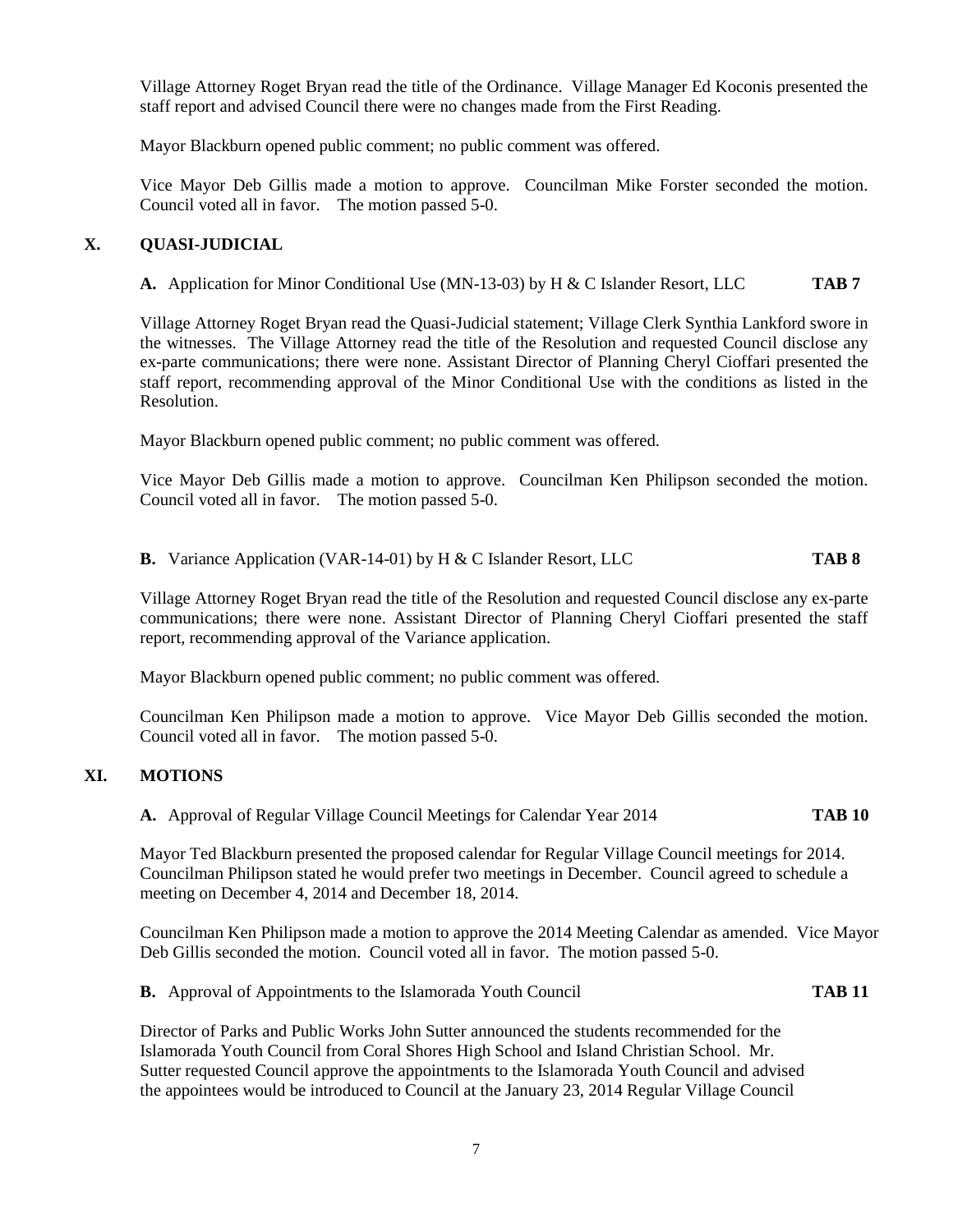Meeting. The appointees from Coral Shores High School are Mary Belle Gresh, Kyle Estrada- Clarke and Lars Vihlen

The appointees from Island Christian School are Brianna Calderwood and Tom Lindholm.

Councilman Ken Philipson made a motion to approve the appointments to the Islamorada Youth Council. Councilman Mike Forster seconded the motion. Council voted all in favor. The motion passed 5-0.

## **XII. MAYOR / COUNCIL COMMUNICATIONS**

**B.** Discussion Regarding Acceptance of Private Roads (Village Council) **TAB 12**

Director of Parks and Public Works John Sutter requested direction from Council on acceptance of private roads.

Vice Mayor Gillis advised Council approximately one-third of the private roads do not meet the standards proposed at the county level. Vice Mayor Gillis recommended accepting all private roads in the Village and providing guidance to property in owners in how to dedicate a road to the Village.

Councilman Philipson affirmed the Village needs to adopt standards for new roads.

Village Attorney Roget Bryan clarified the standards from the Monroe County code will be codified into the Village Ordinances.

Council gave direction for Staff to come back with an Ordinance to adopt the Monroe County standards and procedures for accepting private roads.

Mayor Blackburn opened public comment.

Brad Dougherty spoke in favor of the Village accepting private roads.

Councilman Ken Philipson made a motion to extend the meeting for one hour. Councilman Mike Forster seconded the motion. Council voted all in favor. The motion passed 5-0.

Stacy Krupa spoke about the substandard road in her neighborhood.

Mayor Blackburn closed public comment.

**C.** Discussion Related to FIRM e-mail on Biggert-Waters **TAB 13**

Mayor Blackburn encouraged Council to submit a letter to FIRM on behalf of the Village in support of stopping Biggert-Waters. Council directed staff to prepare a letter for Mayor Blackburn's signature.

**D.** Discussion Regarding Allowing Golf Carts and Limited use by 18-Wheelers on the Old Hwy

Councilman Philipson opened the discussion and recommended Council take action to allow golf carts on the Old Highway and limit 18-wheeler traffic.

Captain Corey Bryan advised that it is not safe or practical to allow golf carts on the Old Highway and there was no legal avenue to limit 18-wheeler traffic.

The discussion was closed, no action was recommended.